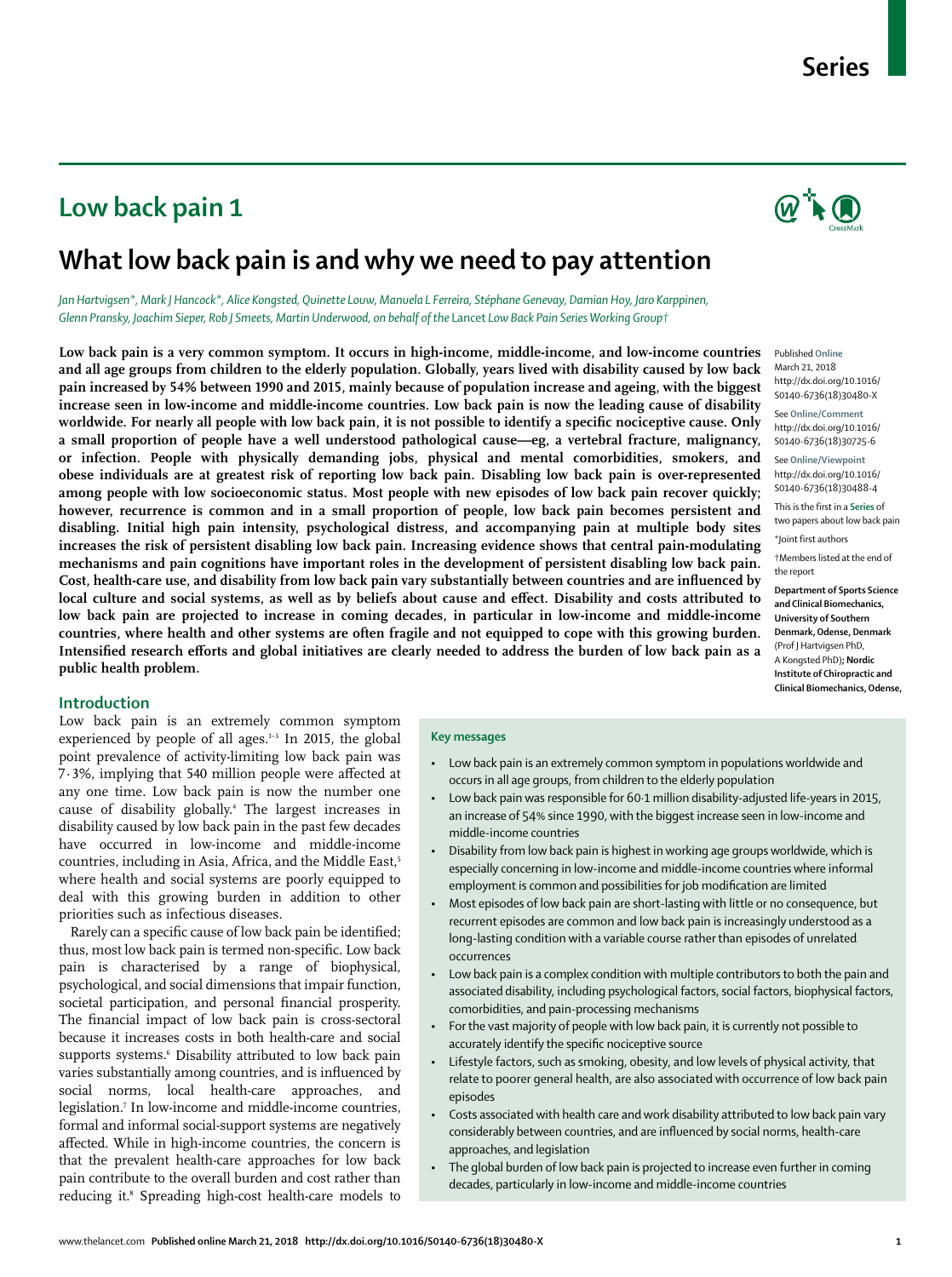**Denmark** (Prof J Hartvigsen, A Kongsted)**; Department of Health Professions, Faculty of Medicine and Health Sciences, Macquarie University, Sydney, Australia** (M J Hancock PhD)**; Faculty of Medicine and Health Sciences, Physiotherapy Division and Department of Health and Rehabilitation Sciences, Stellenbosch University, Tygerberg, South Africa** (Prof Q Louw PhD)**; Institute of Bone and Joint Research, Sydney Medical School, The University of Sydney, Sydney, Australia** (M L Ferreira PhD)**; Division of Rheumatology, University Hospitals of Geneva, Geneva, Switzerland** (S Genevay MD)**; University of Sydney, Sydney, Australia** (D Hoy PhD)**; Medical Research Centre Oulu, University of Oulu and University Hospital, Oulu, Finland** (Prof J Karppinen PhD)**; Department of Family Medicine and Community Health, University of Massachusetts Medical School, Worcester, MA USA** (G Pransky MD)**; Department of** low-income and middle-income countries will compound rather than alleviate the burden. Low back pain is therefore an urgent global public health concern.



The model includes key contributors to low back pain and disability but does

not attempt to represent the complex interactions between different contributors. \*Nociceptive input includes non-identifiable sources in non-specific low back pain, neurological sources (eg, radicular pain) and specific pathology (eg, fractures).

## *Panel 1:* **Potential nociceptive contributors to low back pain that have undergone investigation**

#### **Intervertebral disc**

Although some imaging and clinical findings increase the likelihood that pain is arising from the intervertebral disc (with the reference standard of discography), no investigation has accurately identified a disc problem as contributing to an individual's pain;<sup>14</sup> there is no widely accepted reference standard for discogenic pain

## **Facet joint**

Injecting facet joints with local anaesthetic can cause temporary relief of pain;<sup>15</sup> however, the Framingham Heart Study (3529 participants) did not find an association between radiological osteoarthritis of facet joints and presence of low back pain;<sup>16</sup> clinical identification of individuals whose facet joints are contributing to their pain is not possible.<sup>17</sup>

## **Vertebral endplates (Modic changes)**

Modic changes are vertebral endplate abnormalities seen on MRI with specific subchondral and vertebral bone marrow features that can be classified according to different signal intensities into type 1, type 2, and type 3; endplate defects and disc herniation might predispose to the development of Modic changes; one theory is that the pro-inflammatory response, caused by structural damage to the disc or endplate, could allow microbial infiltration, autoimmune reactions, or both, that intensify and extend nociceptor stimulation by chemical or mechanical stimuli;18 a low-grade infection by *Propionibacterium*  acnes might promote the development of Modic changes;<sup>19</sup> the relevance of these findings to clinical practice is, however, unclear; a systematic review concluded that Modic type 1 changes are associated with low back pain;<sup>20</sup> a subsequent study, including 1142 people, found that Modic type 2 changes were associated with disability (odds ratio 1·56, 95% CI 1·06–2·31), but not pain (1·36, 0·88–2·09);21 identification of individuals in whom Modic changes are contributing to their pain is not possible.

Against this backdrop, we present a series of two papers and a Viewpoint. The aim of this paper is to present a current understanding of what low back pain is, its burden and global impact, as well as an overview of causes and the course of low back pain. The evidence for the effectiveness of current treatments and promising new directions for managing low back pain is presented in paper two,<sup>9</sup> and the Viewpoint is a worldwide call to action.<sup>10</sup>

The approach for this Series involved the constitution of a team of leading international experts on back pain from different professional backgrounds and from countries around the globe who convened for a workshop in Buxton, UK, in June, 2016, to outline the structure of each paper. For this paper, we identified scientific studies using broad search terms in MEDLINE (PubMed) and Scopus. To identify potentially relevant papers from lowincome and middle-income countries, we also searched Google Scholar and the African Index Medicus Database. To minimise selection bias and to ensure high-quality evidence was selected, systematic reviews were preferred and sought when possible. However, we also used information from large population-based cohorts, international clinical guidelines, and the Global Burden of Disease (GBD) 2015 study. Primary research from low-income and middle-income regions excluded from systematic reviews was also referenced where appropriate.

## **What is low back pain?**

Low back pain is a symptom not a disease, and can result from several different known or unknown abnormalities or diseases.

It is defined by the location of pain, typically between the lower rib margins and the buttock creases. $<sup>11</sup>$  It is</sup> commonly accompanied by pain in one or both legs and some people with low back pain have associated neurological symptoms in the lower limbs.

For nearly all people presenting with low back pain, the specific nociceptive source cannot be identified and those affected are then classified as having so-called non-specific low back pain.12 There are some serious causes of persistent low back pain (malignancy, vertebral fracture, infection, or inflammatory disorders such as axial spondyloarthritis) that require identification and specific management targeting the cause, but these account for a very small proportion of cases. People with low back pain often have concurrent pain in other body sites, and more general physical and mental health problems, when compared with people not reporting low back pain.13 The combined effect on individuals of low back pain and comorbidity is often more than the effect of the low back pain or the comorbidity alone and results in more care, yet typically a poorer response to a range of treatments.<sup>13</sup> Thus, many people living with low back pain have diverse problems in which psychological, social, and biophysical factors as well as comorbidities and pain-processing mechanisms impact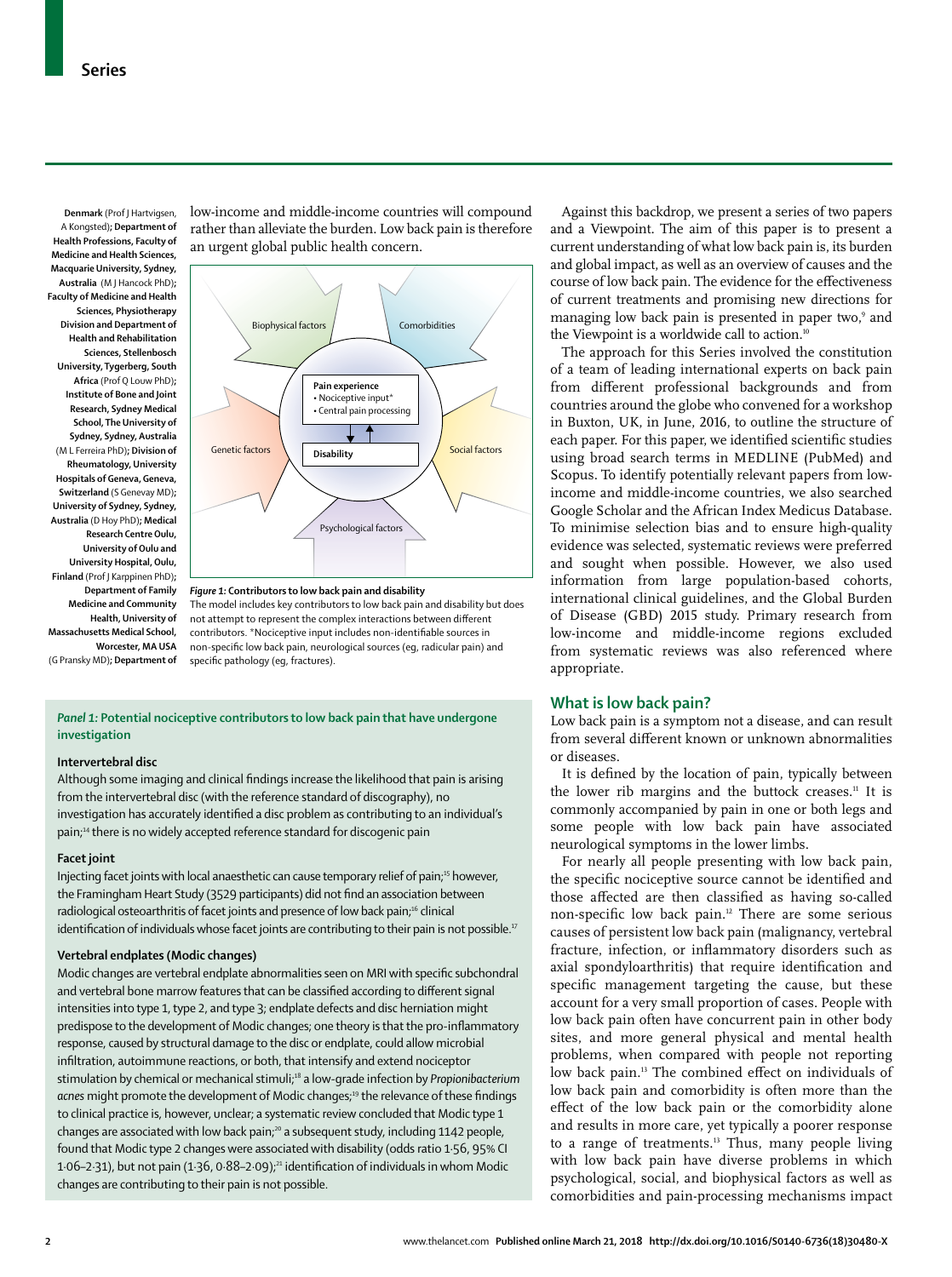on both the pain experience and the associated disability (figure 1).

# **Causes of low back pain**

Although clinical tests are unable to accurately identify the tissue source of most low back pain, several structures are innervated and have been shown to produce pain when stimulated. In some cases local anaesthetic relieves the pain (panel 1).<sup>14,15</sup> Many imaging (radiography, CT scan, and MRI) findings identified in people with low back pain are also common in people without such pain, and their importance in diagnosis is a source of much debate. $22$ Nevertheless, at least in people younger than 50 years, some MRI abnormalities are more common in those with low back pain than in those without. A systematic review (14 case-control studies; 3097 participants) found several MRI findings had a reasonably strong association with low back pain, including Modic type 1 change (odds ratio [OR]  $4.0$ ,  $95\%$  CI  $1.1-14.6$ ], disc bulge  $(7.5, 1.3-44.6)$ , disc extrusion (4 $-4$ , 2 $-9 - 7$ ), and spondylolysis (5 $-1$ , 1 $-7 - 15 - 5$ ; table 1).<sup>20</sup> However, evidence is insufficient to know whether MRI findings can be of use to predict the future onset, or the course, of low back pain.<sup>23</sup> Importantly, no evidence exists that imaging improves patient outcomes $24$ and guidelines consistently recommend against the routine use of imaging for people with low back pain.25–28

## **Neurological symptoms associated with low back pain**

## **Radicular pain and radiculopathy**

Radicular pain occurs when there is nerve-root involvement; commonly termed sciatica. The term sciatica is used inconsistently by clinicians and patients for different types of leg or back pain and should be avoided.<sup>29</sup> The diagnosis of radicular pain relies on clinical findings, including a history of dermatomal leg pain, leg pain worse than back pain, worsening of leg pain during coughing, sneezing or straining,<sup>30</sup> and straight leg raise test. Radiculopathy is characterised by the presence of weakness, loss of sensation, or loss of reflexes associated with a particular nerve root, or a combination of these, and can coexist with radicular pain. People with low back pain and radicular pain or radiculopathy are reported to be more severely affected and have poorer outcomes compared with those with low back pain only.31 Disc herniation in conjunction with local inflammation is the most common cause of radicular pain and radiculopathy. Disc herniations are, however, a frequent finding on imaging in the asymptomatic population, $22$  and they often resolve or disappear over time independent of resolution of pain.32

## **Lumbar spinal stenosis**

Lumbar spinal stenosis is clinically characterised by pain or other discomfort with walking or extended standing that radiates into one or both lower limbs and is typically relieved by rest or lumbar flexion (neurogenic

|                                                   | Number<br>of<br>studies  | OR (95% CI)       | Prevalence<br>asymptomatic<br>(95% CI) | Prevalence<br>symptomatic<br>(95% CI) | p value | Hetero-<br>qeneity |  |  |
|---------------------------------------------------|--------------------------|-------------------|----------------------------------------|---------------------------------------|---------|--------------------|--|--|
| Intervertebral disc degeneration-related outcomes |                          |                   |                                        |                                       |         |                    |  |  |
| Disc degeneration                                 | 12                       | $2.2(1.2-4.2)$    | 34% (32-38)                            | 57% (55-60)                           | 0.01    | High               |  |  |
| Modic change                                      | 5                        | $1.6(0.5-5.4)$    | 12% (10-15)                            | 23% (22-27)                           | 0.43    | High               |  |  |
| Modic type 1 change                               | $\overline{2}$           | $4.0(1.1-14.6)$   | $3% (0.7-9)$                           | 7% (5-9)                              | 0.04    | Low                |  |  |
| Internal disc rupture-related outcomes            |                          |                   |                                        |                                       |         |                    |  |  |
| Annular fissure                                   | 6                        | $1.8(0.97-3.3)$   | 11% (9-14)                             | 20% (18-23)                           | 0.06    | High               |  |  |
| High Intensity Zone                               | 4                        | $2.1(0.7-6.0)$    | $10\% (7-13)$                          | $10\% (8-13)$                         | 0.17    | High               |  |  |
| Disc displacement-related outcomes                |                          |                   |                                        |                                       |         |                    |  |  |
| Disc bulge                                        | 3                        | $7.5(1.3 - 44.6)$ | $6\%$ (4-9)                            | 43% (38-48)                           | 0.03    | High               |  |  |
| Disc protrusion                                   | 9                        | $2.7(1.5-4.6)$    | 19% (17-22)                            | 42% (39-45)                           | 0.00    | High               |  |  |
| Disc extrusion                                    | 4                        | $4.4(2.0-9.7)$    | $2\%$ (0.1-4)                          | 7% (5-9)                              | <0.01   | Low                |  |  |
| Other outcomes                                    |                          |                   |                                        |                                       |         |                    |  |  |
| Spondylolysis                                     | $\overline{2}$           | $5.1(1.7-15.5)$   | $2\%$ (0-5)                            | $9\% (7-12)$                          | < 0.01  | Low                |  |  |
| Spondylolisthesis                                 | 4                        | $1.6(0.8-3.2)$    | $3\%$ (2–6)                            | $6\%$ (4-9)                           | 0.20    | Low                |  |  |
| Central spinal canal<br>stenosis                  | $\overline{\phantom{a}}$ | 20.6 (0.1-798.8)  | 14% (10-19)                            | 60% (55-64)                           | 0.17    | High               |  |  |

Data are modified from Brinjikji et al (2015).**<sup>20</sup>** Heterogeneity (*I*²) was graded "low" only for "0" values since no CI for *I*² was presented. Prevalence data presented for reference only. OR=odds ratio.

*Table 1:* **Strength of association between MRI findings and low back pain in younger adults**

claudication).33 It is usually caused by narrowing of the spinal canal or foramina due to a combination of degenerative changes such as facet osteoarthritis, ligamentum flavum hypertrophy, and bulging discs. Expert consensus is that the diagnosis of the clinical syndrome of lumbar spinal stenosis requires both the presence of characteristic symptoms and signs as well as imaging confirmation of narrowing of the lumbar spinal canal or foramina.<sup>34</sup> Symptoms of lumbar spinal stenosis are thought to result from venous congestion or ischaemia of the nerve roots in the cauda equina due to compression.<sup>33</sup>

## **Specific pathological causes of low back pain**

Potential causes of low back pain that might require specific treatment include vertebral fractures, inflammatory disorders (eg, axial spondyloarthritis), malignancy, infections, and intra-abdominal causes (panel 2). A study of 1172 new presentations of acute (<2 weeks) episodes of low back pain in primary care in Australia found specific causes of back pain in 0·9% of participants, with fracture being by far the most common (eight of 11 cases), followed by inflammatory disorders (two of 11 cases).<sup>37</sup> A review from Uganda of 204 patients referred to a hospital orthopaedic clinic with a primary complaint of low back pain, showed that 4% of patients had serious spinal abnormalities due to tuberculosis, 3·5% had vertebral compression fractures, 1% brucellosis, and 1% had malignancy.52 These differences in the patterns of specific pathological causes could reflect the ongoing burden of infectious diseases and their manifestations as low back pain in low-income countries. So-called red flags are case

Correspondence to: Prof Martin Underwood, Warwick Clinical Trials Unit, Warwick Medical School, University of Warwick, Coventry, CV4 7AL, UK **m.underwood@warwick.ac.uk**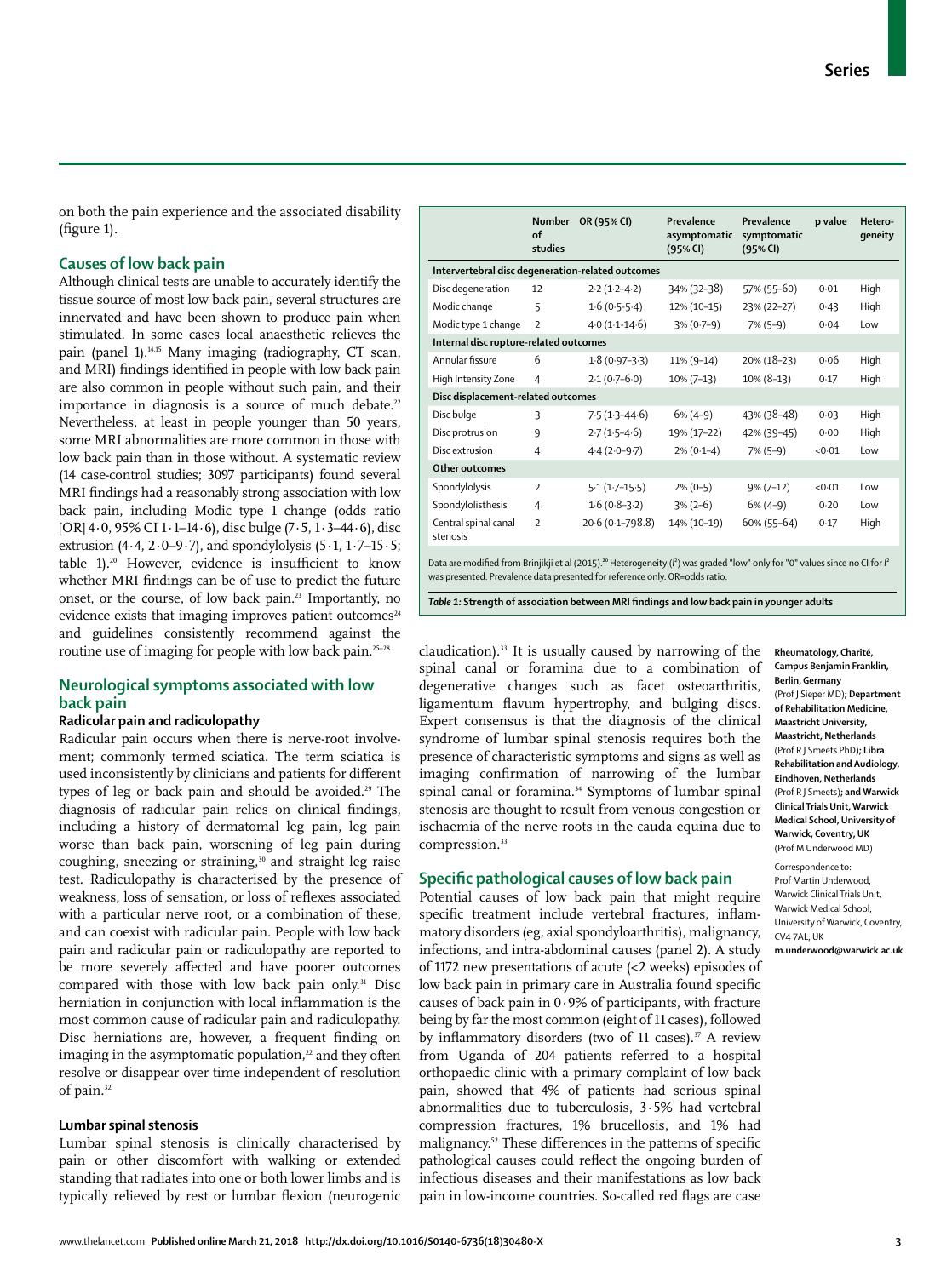## *Panel 2:* **Specific pathological causes of low back pain**

### **Vertebral fracture**

Symptomatic minimal trauma vertebral fractures due to osteoporosis are rare under the age of 50 years but the incidence increases rapidly with age.<sup>35</sup> Although age-specific incidence is not changing, with an ageing population, the population burden is increasing. A systematic review (14 studies) found post-test probability for having a symptomatic vertebral fracture was 9% (95% CI 3–25) for those who were older (men aged >65 years, women aged >75 years), 33% (10–67) for those with a history of long-term corticosteroid use, and 62% (49–74) when a contusion or abrasion was present. The probability of a minimal trauma vertebral fracture being present when multiple risk factors (at least three of female, age >70, severe trauma, and long-term use of glucocorticoids) were present was 90% (34–99).36 The predictive value of such a decision rule is, however, not greatly different from clinical assessment.<sup>37</sup> Symptomatic minimal trauma vertebral fractures have been shown in some studies to have a major health impact with a mean of 158 days of restricted activity and a third of those affected still have significant back pain after 2 years.<sup>35</sup> In some studies, minimal trauma vertebral fractures are also associated with a two-to-eight times increased risk of mortality.<sup>35</sup>

#### **Axial spondyloarthritis**

Axial spondyloarthritis is a chronic inflammatory disease that mainly affects the axial skeleton in young people (peak of onset 20–40 years). Although traditionally thought to be a disease of young men, there is only a slight male predominance in population studies.<sup>38</sup> The term axial spondyloarthritis covers both people who have already developed structural damage in the sacroiliac joints or spine visible, or both**,** on radiographs (radiographic axial spondyloarthritis; also termed ankylosing spondylitis) and those who have not yet developed such structural damage (non-radiographic spondyloarthritis).<sup>39</sup> Non-radiographic spondyloarthritis is a prodrome of axial spondyloarthritis that might subsequently produce structural bony damage in the axial skeleton.<sup>40</sup> The prevalence of radiological disease is between 0·3 and 0·8% in western countries and is dependent on the HLA-B27 prevalence in a given population.<sup>38</sup>

The typical presentation of axial spondyloarthritis includes morning stiffness, mostly in the lower back, with improvement seen with exercise but not with rest. In a Danish cohort of 759 people aged 18–40 years with chronic low back pain, the discriminative value of inflammatory back pain symptoms for axial spondyloarthritis was low with sensitivity and specificity ranging between 50% and 80% depending on the criteria being used.41 However, around 30% of those referred to secondary care with symptoms of inflammatory back pain receive a final diagnosis of axial spondyloarthritis.42 Around 5% of European people presenting with chronic low back pain in primary care could have axial spondyloarthritis.<sup>43</sup> There is often a delay between the onset of (back pain) symptoms and making a diagnosis of axial spondyloarthritis of 5 years or longer. People

with axial spondyloarthritis are commonly misdiagnosed with non-specific low back pain. Since effective treatments are now available for axial spondyloarthritis, a specialist rheumatology referral is advised for people who are suspected of having an axial spondyloarthritis.

#### **Malignancy**

Back pain is a common symptom in people with metastatic cancer; vertebral metastases occur in 3–5% of people with cancer, and 97% of spinal tumours are metastatic disease.<sup>44</sup> Nevertheless, malignancy is an uncommon cause of low back pain. Past history of malignancy is the most useful indicator for identifying such disease in people presenting with low back pain; however, it only increases the post-test probability to 7% (95% CI 3–16) in primary care, and to 33% (22–46) in the emergency setting.<sup>36</sup> The common solid tumours metastasising to the spine are adenocarcinomas—ie, breast, lung, prostate, thyroid, and gastrointestinal. A past history of other tumours is less important. Myeloma typically presents as persistent bone pain in people aged 60 years and older.

#### **Infections**

Spinal infections include spondylodiscitis, vertebral osteomyelitis, epidural abscess, and rarely facet joint infection. Bacterial infections are divided into pyogenic (eg, *Staphylococcus aureus* and *S epidermidis*) and granulomatous diseases (eg, tuberculosis, brucellosis). Although rare, these disorders are associated with a substantial mortality; up to 3% for epidural abscesses, 6% for spinal osteomyelitis, and possibly as high as 11% for pyogenic spondylodiscitis.<sup>45-47</sup> In high-income countries, granulomatous diseases are mainly encountered in immigrant populations; pyogenic infections are seen largely in older patients (mean age 59–69 years).<sup>48</sup> In low-income countries, tuberculosis affects a broader span of ages (mean age 27–76 years), and could represent up to a third of spinal infections.<sup>48</sup> People with chronic comorbidities, particularly immunosuppressive disorders, and intravenous drug users, are at higher risk of spinal infections. Recent increases in the incidence of spinal infection are attributed to an ageing population with inherent comorbidities plus improved case ascertainment related to the availability of modern imaging techniques.<sup>47,49</sup>

#### **Cauda equina syndrome**

Although not strictly a cause of low back pain, cauda equina compression, which mainly arises from disc herniation, can have catastrophic consequences. It is rare and most primary care clinicians will not see a true case in a working lifetime.<sup>50</sup> Early diagnosis and surgical treatment are probably helpful; therefore, there needs to be a low threshold for further assessment when there has been a new onset of perianal sensory change or bladder symptoms, or bilateral severe radicular pain with low back pain of any duration.<sup>50</sup> The cardinal clinical features are urinary retention and overflow incontinence (sensitivity 90%, specificity 95%).<sup>51</sup>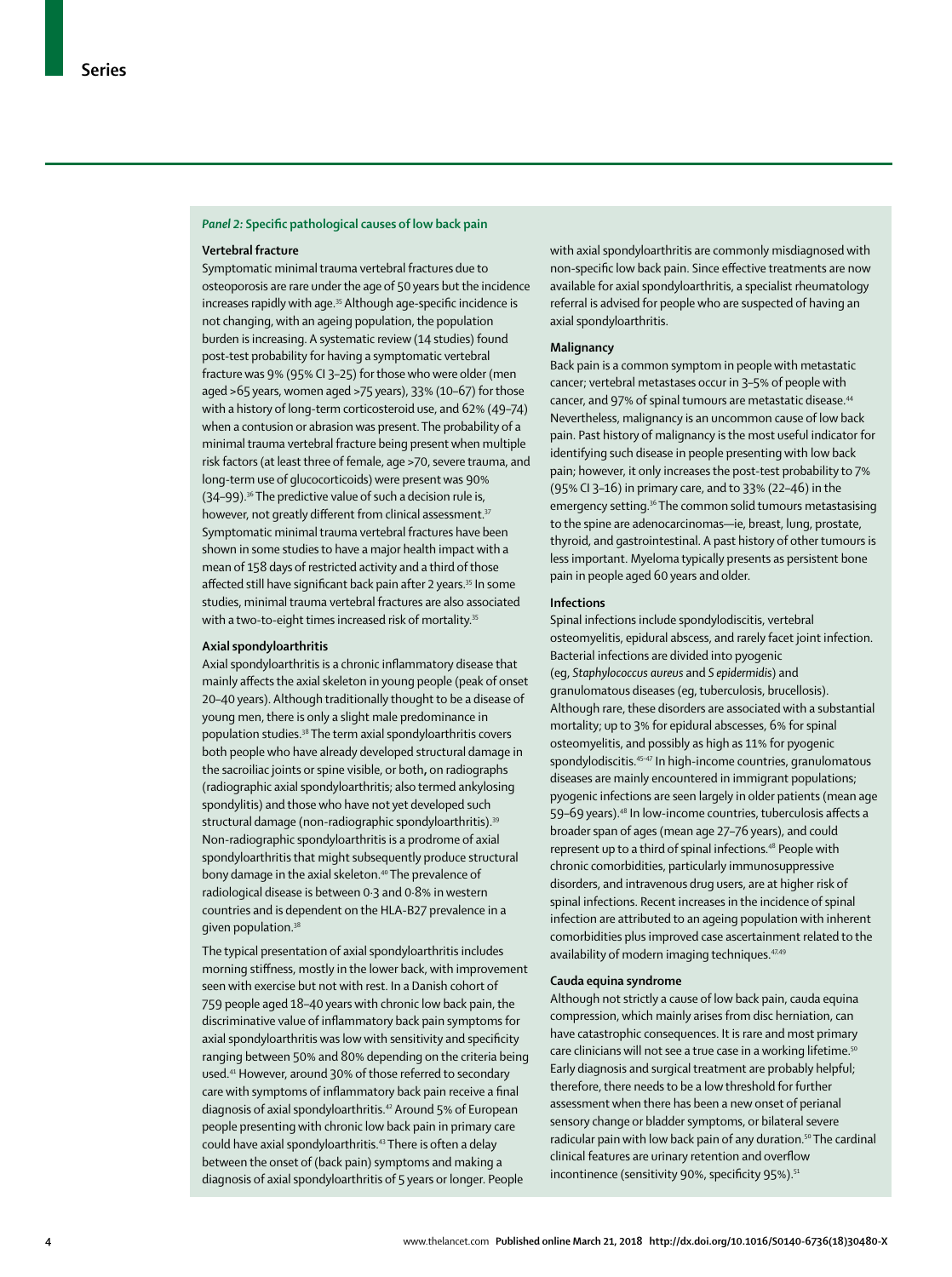history or clinical findings believed to increase the risk of a serious disease; however, 80% of people with acute low back pain have at least one red flag despite less than 1% having a serious disorder.<sup>37</sup> Nearly all recommended individual red flags are uninformative and do not substantially change post-test probabilities of a serious abnormality.<sup>36</sup> The very low specificity of most red flags contributes to unnecessary specialist referrals and imaging.53 Clinicians do, however, need to consider if the overall clinical picture might indicate a serious cause for the pain, remembering that the picture can develop over time.53 The US guideline for imaging advises deferral of imaging pending a trial of therapy when there are weak risk factors for cancer or axial spondyloarthritis.<sup>54</sup>

# **How common is low back pain?**

Low back pain is uncommon in the first decade of life, but prevalence increases steeply during the teenage years; around 40% of 9–18-year olds in high-income, medium-income, and low-income countries report having had low back pain.<sup>55,56</sup> Most adults will have low back pain at some point.<sup>57</sup> The median 1-year period prevalence globally in the adult population is around 37%, it peaks in mid-life, and is more common in women than in men (figure 2).<sup>1</sup> Low back pain that is accompanied by activity limitation increases with age.<sup>58</sup> The mean prevalence in high-income countries is higher than in middle-income and low-income countries (32·9% [SD 19·0] *vs* 25·4% [25·4] *vs* 16·7% [16·7]), but globally there is no difference between rural and urban areas.1 Jackson pooled results from 40 publications dealing with prevalence of persistent low back pain in 28 countries from Africa, Asia, the Middle East, and South America (n=80 076) and found that chronic low back pain was 2·5 (95% CI 1·21–4·10) times more prevalent in working population than in non-working populations for reasons that are not clear.<sup>59</sup> The gender pattern in low-income and middle-income regions might also differ from that of high-income countries and even differ between low-income regions. For example, men seem to report low back pain more often than women in Africa.<sup>56</sup> This was not the case in Latin America.<sup>60</sup> which might reflect African culture, in which men often do hard physical labour, as well as gender inequalities, which might result in women underreporting their low back pain.

## **Burden and impact of low back pain Overall disability**

The GBD 2015 study calculated disease burden for 315 causes in 195 countries and territories from 1990 to 2015 and provides a comprehensive assessment of the patterns and levels of acute and chronic diseases and burden and disability of those worldwide.<sup>61</sup> Low back pain was responsible for around 60·1 million years lived with disability (YLD) in 2015, an increase of 54% since 1990.<sup>4</sup> It is the number one cause of disability



*Figure 2***: Median prevalence of low back pain, with IQR, according to sex and**  midpoint of age group, reproduced from Hoy et al<sup>1</sup> with permission from **John Wiley and Sons**

globally, as well as in 14 of the 21 GBD world regions.<sup>4</sup> Less than 28% of prevalent cases (n=151 million) fell in the severe and most severe categories; however, these cases accounted for 77% of all disability caused by low back pain  $(46.5 \text{ million YLDs})$ .<sup>62</sup> Thus, most people with low back pain have low levels of disability, but the additive effect of those, combined with high disability in a substantial minority, result in the very high societal burden. In high-income countries, disabling back pain is linked to socioeconomic status, job satisfaction, and the potential for monetary compensation (table 2). The overall increase in the global burden of low back pain is almost entirely due to population increase and ageing in both high-income, low-income and middle-income countries, as opposed to increased prevalence.<sup>1,68</sup>

#### **Work disability**

Disability from low back pain is highest in working age groups worldwide (figure  $3$ ),<sup>4,61</sup> which is especially concerning in low-income and middle-income countries where informal employment is common and possibilities for job modification are almost completely absent. Furthermore, occupational musculoskeletal health policies, such as regulations for heavy physical work and lifting, are often absent or poorly monitored.<sup>69</sup> A survey of 10 839 residents of an urban black community in Zimbabwe found that low back pain was among the top five reported primary health complaints, and reasons for activity limitation.70 A survey among 500 farmers in rural Nigeria showed that more than half reduced their farming workload because of low back pain.<sup>71</sup> Thus, disability associated with low back pain might contribute to the cycle of poverty in poorer regions of the world.

In high-income countries, differences in social compensation systems, not differences in occupational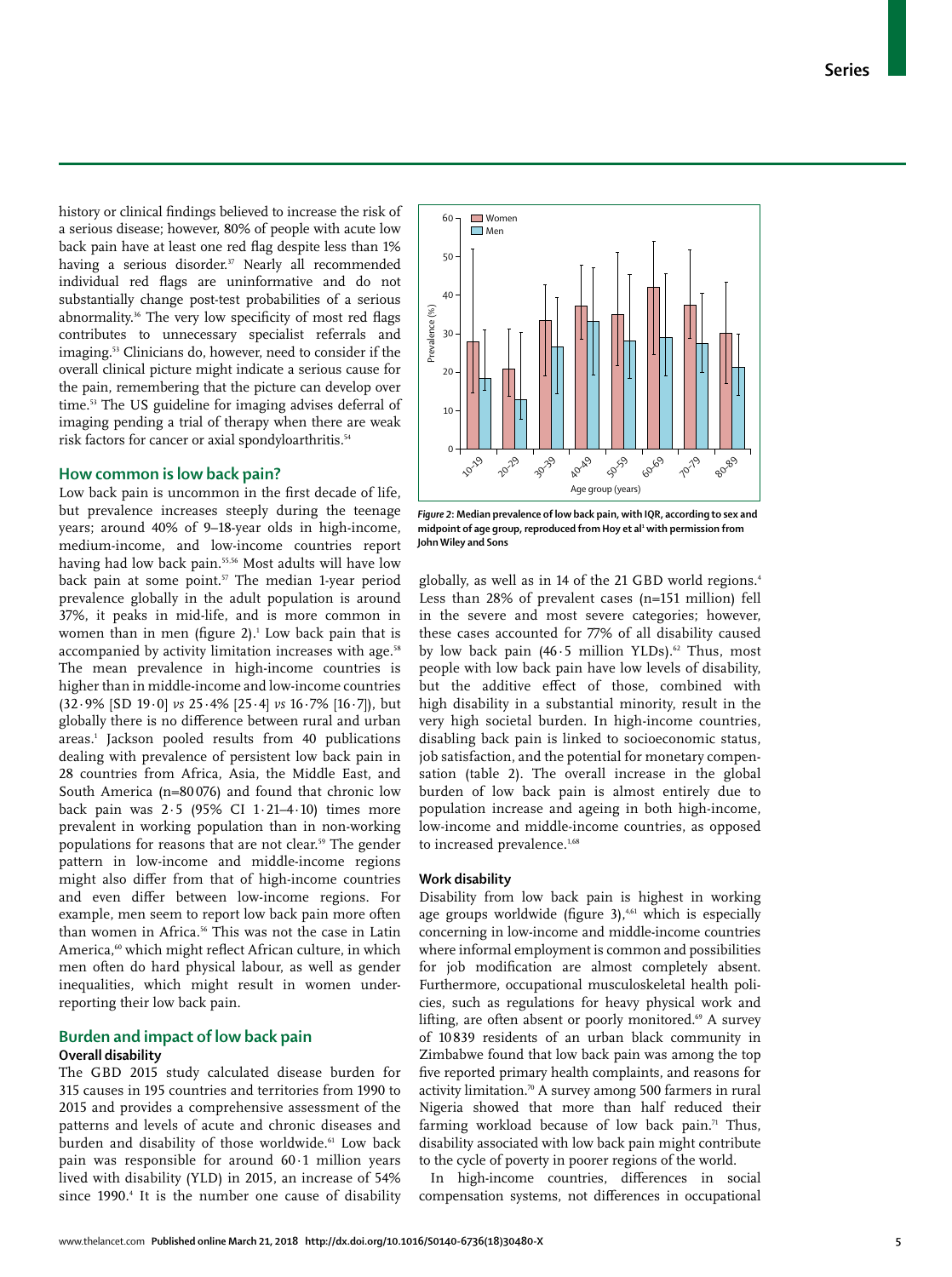|                              | Outcomes (predictor scale: association with low back pain disability)                                                                                                                                                                                                                                                                                                                                                                                                                                 | Source of evidence                                                                                                                       |  |  |  |
|------------------------------|-------------------------------------------------------------------------------------------------------------------------------------------------------------------------------------------------------------------------------------------------------------------------------------------------------------------------------------------------------------------------------------------------------------------------------------------------------------------------------------------------------|------------------------------------------------------------------------------------------------------------------------------------------|--|--|--|
| Symptom-related factors      |                                                                                                                                                                                                                                                                                                                                                                                                                                                                                                       |                                                                                                                                          |  |  |  |
| Previous<br>episodes         | Chronic disabling pain* at 3-6 months; more vs less episodes: median LR 1.0 (range 0.9-1.2); chronic disabling<br>pain* at 12 months; more vs less episodes: median LR 1-1 (range 0-95-1-2)                                                                                                                                                                                                                                                                                                           | Systematic review including nine longitudinal studies <sup>63</sup>                                                                      |  |  |  |
| Back pain<br>intensity       | Chronic disabling pain* at 3-6 months; high intensity pain vs non-high: median LR 1-7 (range 1-1-3-7); chronic<br>disabling pain* at 12 months; high intensity pain vs non-high: median LR 1-3 (range 1-2-2-0)                                                                                                                                                                                                                                                                                        | Systematic review including eight longitudinal studies <sup>63</sup>                                                                     |  |  |  |
| Presence of leg<br>pain      | Chronic disabling pain* at 3-6 months; leg pain or radiculopathy vs no leg pain: median LR 1-4 (range 1-1-1-7);<br>chronic disabling pain* at 12 months; leg pain or radiculopathy vs no leg pain: median LR 1.4 (range 1.2-2.4)                                                                                                                                                                                                                                                                      | Systematic review including ten longitudinal studies <sup>63</sup>                                                                       |  |  |  |
| Lifestyle factors            |                                                                                                                                                                                                                                                                                                                                                                                                                                                                                                       |                                                                                                                                          |  |  |  |
| Body mass                    | Chronic disabling pain* at 3-6 months; BMI > 25 or > 27 vs lower BMI: median LR 0.91 (range 0.72-1.2); chronic<br>disabling pain* at 12 months; BMI > 25 or > 27 vs lower BMI: median LR 0.84 (range 0.73-0.97)                                                                                                                                                                                                                                                                                       | Systematic review including three longitudinal studies <sup>63</sup>                                                                     |  |  |  |
| Smoking                      | Chronic disabling pain* at 3-6 months; current smoker vs not: median LR 1-2 (range 1-0-1-6)                                                                                                                                                                                                                                                                                                                                                                                                           | Systematic review including three longitudinal studies <sup>63</sup>                                                                     |  |  |  |
| Physical activity            | Disability 1-5 years; significant association in one of five studies (no effect size reported)                                                                                                                                                                                                                                                                                                                                                                                                        | Systematic review including five longitudinal studies <sup>64</sup>                                                                      |  |  |  |
| <b>Psychological factors</b> |                                                                                                                                                                                                                                                                                                                                                                                                                                                                                                       |                                                                                                                                          |  |  |  |
| Depression                   | Mixed outcomes; significant associations with poor outcome in eight of 13 cohorts; OR (range) 1.04-2.47                                                                                                                                                                                                                                                                                                                                                                                               | Systematic review including 13 longitudinal studies <sup>65</sup>                                                                        |  |  |  |
| Catastrophising              | Disability at 3-12 months; significant association in nine of 13 studies; high catastrophising: OR 1-56 (95% CI<br>1.05-2.33); 0-6 scale: 7.63 (3.70-15.74); 0-52 scale: 1.05 (1.02-1.08); contribution to explained variance: 0-23%                                                                                                                                                                                                                                                                  | Systematic review including 13 longitudinal studies <sup>66</sup>                                                                        |  |  |  |
| Fear avoidance<br>beliefs    | Pain or activity limitation at 3-12 months; no pooled estimates; no systematic association between fear<br>avoidance and outcome; poor work-related outcome at 3-12 months; elevated fear avoidance: OR (range) 1.05<br>(95% CI 1.02-1.09) to 4.64 (1.57-13.71; from four studies done by disability insurance companies); chronic<br>disabling pain* at 3-6 months; high vs no fear avoidance: median LR 2.2 (range 1.5-4.9); chronic disabling pain*<br>at 12 months; median LR 2.5 (range 2.2-2.8) | Systematic review including 21 longitudinal studies <sup>67</sup><br>Systematic review including four longitudinal studies <sup>63</sup> |  |  |  |
| Social factors               |                                                                                                                                                                                                                                                                                                                                                                                                                                                                                                       |                                                                                                                                          |  |  |  |
| Physical work<br>loads       | Chronic disabling pain* at 3-6 months; higher vs lower physical work demands: median LR 1.2 (range 1.1-1.6);<br>chronic disabling pain* at 12 months; higher vs lower physical work demands: median LR 1-4 (range 1-2-1-7)                                                                                                                                                                                                                                                                            | Systematic review including four longitudinal studies <sup>63</sup>                                                                      |  |  |  |
| Education                    | Chronic disabling pain* at 3-6 months; no college education or not college graduate vs more education: median<br>LR 1.0 (range 0.97-1.3); chronic disabling pain* at 12 months; no college education or not college graduate vs<br>more education: median LR 1.1 (range 1.1-1.2)                                                                                                                                                                                                                      | Systematic review including ten longitudinal studies <sup>63</sup>                                                                       |  |  |  |
| Compensation                 | Chronic disabling pain* at 3-6 months; compensated work injury or sick leave vs not compensated work injury<br>or sick leave: median LR 1-3 (range 0-97-2-7); chronic disabling pain* at 12 months; compensated work injury or<br>sick leave vs not compensated work injury or sick leave: median LR 1.4 (range 1.2-1.8)                                                                                                                                                                              | Systematic review including seven longitudinal studies <sup>63</sup>                                                                     |  |  |  |
| Work<br>satisfaction         | Chronic disabling pain* at 3-6 months; less vs more work satisfaction: median LR 1-1 (range 0-64-1-8); chronic<br>disabling pain* at 12 months; less vs more work satisfaction: median LR 1.5 (range 1.3-1.8)                                                                                                                                                                                                                                                                                         | Systematic review including five longitudinal studies <sup>63</sup>                                                                      |  |  |  |

*Table 2:* **Overview of selected predictors and their association with dichotomous outcomes of low back pain disability**

exposure or individual factors, are largely responsible for national differences in the rates and extent of work disability attributed to low back pain.7 In Europe, low back pain is the most common cause of medically certified sick leave and early retirement.<sup>72</sup> However, work disability due to low back pain varies substantially among European countries. For example, in Norway and Sweden in 2000, short-term sickness absence rates in people with back pain were similar (5 $\cdot$ 1% and 6 $\cdot$ 4%, respectively), but the rate of longer-term medically certified sickness absence was very different (22% and 15%, respectively).<sup>73</sup> In the USA, low back pain accounts for more lost workdays than any other occupational musculoskeletal condition,<sup>74</sup> but although 58 of 10000 US workers filed a back-related claim in 1999, the comparable figure from Japan during the same year was only one of 10000.<sup>75</sup>

## **Social identity and inequality**

The effect of low back pain on social identity and inequality is substantial worldwide. Ethnographic interviews of villagers in Botswana found that low back pain and other musculoskeletal symptoms resulted in both economic and subsistence consequences as well as loss of independence and social identity because of inability to fulfil traditional and expected social roles in a society with harsh living conditions.<sup>76</sup>

Froud and colleagues $\pi$  reviewed 42 qualitative studies all from high-income countries, and found that many people living with low back pain struggled to meet their social expectations and obligations and that achieving them might then threaten the credibility of their suffering, with disability claims being endangered. Although those with back pain seek to achieve premorbid levels of health, many find with time that this aim is unrealistic and live with reduced expectations.<sup>77</sup> Likewise, MacNeela and colleagues<sup>78</sup> reviewed 38 separate qualitative studies, also from high-income countries, and found some common themes, including: worry and fear about the social consequences of chronic low back pain, hopelessness, family strain, social withdrawal, loss of job and lack of money, disappointment with healthcare encounters (in particular with general practitioners),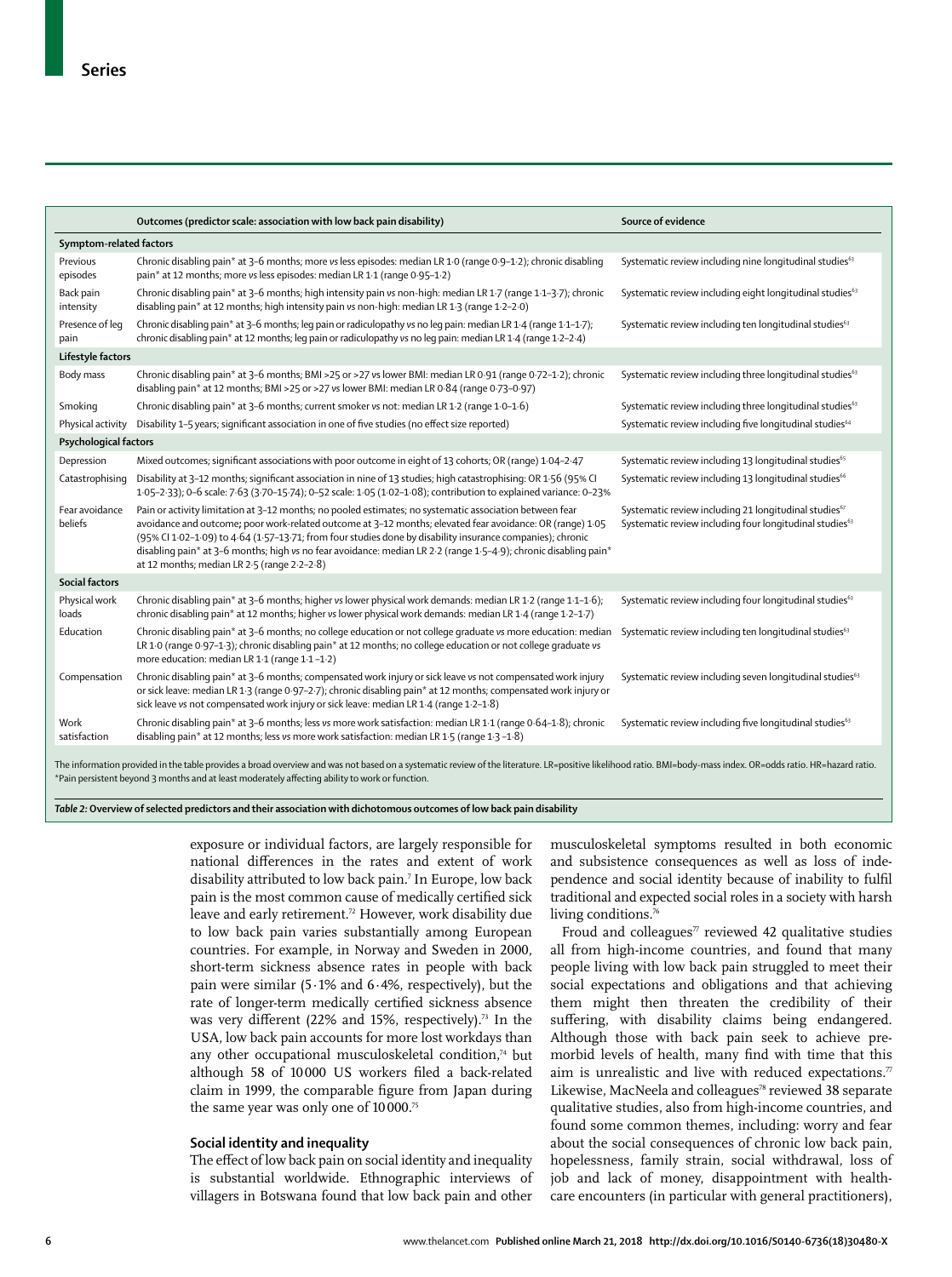coming to terms with the pain, and learning selfmanagement strategies.

Globally, low back pain contributes to inequality. In low-income and middle-income countries, poverty and inequality might increase as participation in work is affected. Furthermore, formal return-to-work systems are often not in place, and workers might be retrenched, placing more strain on family and community livelihoods.<sup>69</sup> In Australia, Schofield and colleagues<sup>79</sup> found that individuals who exit the workforce early as a result of their low back pain have substantially less wealth by age 65 years, even after adjustment for education. The median value of accumulated wealth for those who retire early because of low back pain is only AUS\$5038 by the time they reach 65 years of age, compared with \$339 121 for those who remain in the workforce.79

## **Cost of low back pain**

No relevant studies on costs associated with low back pain from low-income and middle-income countries were identified. Costs associated with low back pain are generally reported as direct medical (health-care) costs, and indirect (work absenteeism or productivity loss) costs. Only a few studies have reported other direct nonmedical costs, such as costs from transportation to appointments, visits to complementary and alternative practitioners, and informal help not captured by the health-care system, which means that most studies underestimate the total costs of low back pain (appendix). The economic impact related to low back pain is comparable to other prevalent, high-cost conditions, such as cardiovascular disease, cancer, mental health, and autoimmune diseases.6 Replacement wages account for 80–90% of total costs, and consistently a small percentage of cases account for these.80 Some of the observed variation in costs for low back pain over time might be explained by changes in disability legislation and healthcare practices. For example, in the Netherlands, costs associated with low back pain were substantially reduced between 1991 and 2007 after a change in legislation that reduced disability pensions and applied evidence-based criteria for medical practices.7,81

Estimates of direct medical costs associated with low back pain are also all from high-income countries, with the USA having the highest costs, attributable to a more medically intensive approach and higher rates of surgery compared with other high-income countries (appendix).<sup>8,82</sup> In the UK in 2006, one in seven of all recorded consultations with general practitioners were for musculoskeletal problems with complaints of back pain being the most common (417 consultations per year for low back pain per 10000 registered persons),<sup>83</sup> and in South Africa, low back pain is the sixth most common complaint seen in primary health care.<sup>84</sup> In addition to conventional medicine, complementary and alternative medical approaches are popular with people who have low back pain. For example,



*Figure 3:* **Global burden of low back pain, in disability-adjusted life-years (DALYs), by age group, for 1990 and 2015** 

Data are from the [Global Health Data Exchange](http://ghdx.healthdata.org/).

in the USA 44% of the population used at least one complementary or alternative health-care therapy in 1997;<sup>85</sup> and the most common reason was low back pain.<sup>86</sup>

For the **Global Health Data Exchange** see [http://ghdx.](http://ghdx.healthdata.org/) [healthdata.org/g](http://ghdx.healthdata.org/)bd-2016

#### **Natural history**

Low back pain is increasingly understood as a longlasting condition with a variable course rather than episodes of unrelated occurrences.<sup>87</sup> Around half the people seen with low back pain in primary care have a See **Online** for appendixtrajectory of continuing or fluctuating pain of low-tomoderate intensity, some recover, and some have persistent severe low back pain.<sup>88</sup> A systematic review<sup>89</sup> (33 cohorts; 11 166 participants) provides strong evidence that most episodes of low back pain improve substantially within 6 weeks, and by 12 months average pain levels are low (6 points on a 100-point scale; 95% CI 3–10). However, two-thirds of patients still report some pain at 3 months; 67% (95% CI 50–83) and 12 months; 65% (54–75).89,90 Recurrences of low back pain are common but a 2017 systematic review (seven studies; 1780 participants) found that research does not provide robust estimates of the risk of low back pain recurrence. The best evidence suggests around 33% of people will have a recurrence within 1 year of recovering from a previous episode.<sup>91</sup>

## **Risk factors and triggers for episodes of low back pain**

Although the impact of low back pain in low-income and middle-income countries on systems and people differs from high-income countries, there seem to be fewer fundamental differences in the risk factors between regions. A systematic review<sup>92</sup> (eight cohorts; 5165 participants) found consistent evidence that people who have had previous episodes of low back pain are at increased risk of a new episode. Likewise, people with other chronic conditions, including asthma, headache, and diabetes, are more likely to report low back pain

www.thelancet.com **Published online March 21, 2018 http://dx.doi.org/10.1016/S0140-6736(18)30480-X 7**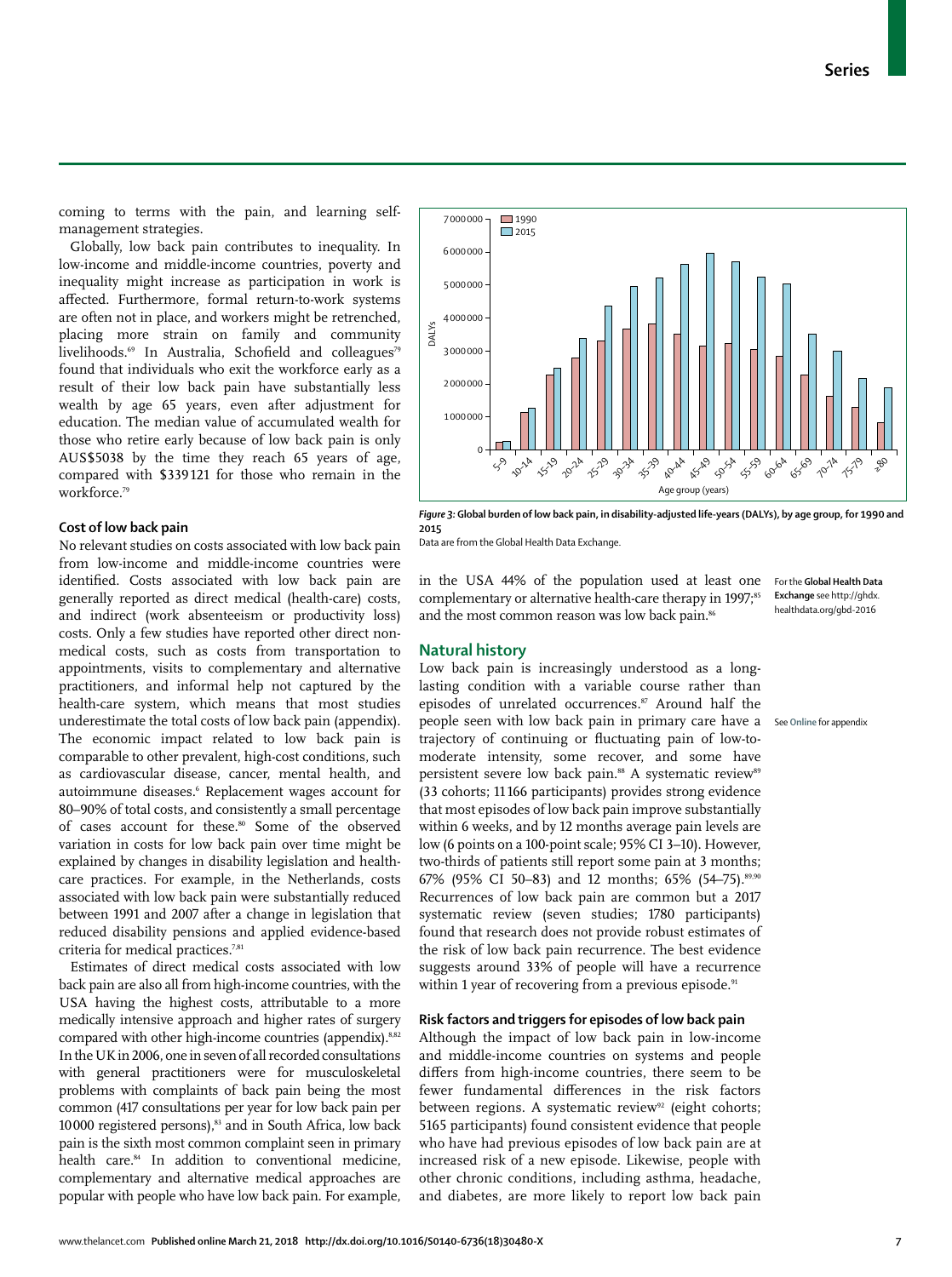than people in good health (pooled ORs  $1.6-4.2$ ).<sup>93</sup> People with poor mental health are also at increased risk. For example, a UK cohort study<sup>94</sup> (5781 participants) found psychological distress at age 23 years predicted incident low back pain 10 years later (OR 2·52, 95% CI 1·65–3·86]. The Canadian National Population Health Survey<sup>95</sup> with 9909 participants found that pain-free individuals with depression were more likely to develop low back pain within 2 years than were people without depression (OR 2·9, 95% CI 1·2–7·0). Mechanisms behind the coexistence of low back pain and other chronic diseases are not known, but systematic reviews of cohort studies indicate that lifestyle factors such as smoking,<sup>96</sup> obesity,<sup>97,98</sup> and low levels of physical activity<sup>99</sup> that relate to poorer general health are also associated with occurrence of low back pain episodes or development of persistent low back pain, although independent associations remain uncertain.

A systematic review<sup>93</sup> (seven twin studies; 35547 participants) found the genetic influence on the liability to develop low back pain ranged from 21% to 67%, with the genetic component being higher for more chronic and disabling low back pain than for inconsequential low back pain. A comprehensive genetic epidemiological analysis of 15 328 Danish twins (44% monozygotic and 56% dizygotic) found that heritability estimates for pain in different spinal regions were quite similar and there is a moderate to high genetic correlation between the phenotypes, which might indicate a common genetic basis for a high proportion of spinal pain.<sup>100</sup>

An Australian case-crossover study (999 participants) showed that awkward postures (OR 8·0, 95% CI 5 $-5$ –11 $-8$ ), heavy manual tasks (5 $-0$ , 3 $-3$ –7 $-4$ ), feeling tired  $(3.7, 2.2-6.3)$ , or being distracted during an activity (25·0, 3·4–184·5) were all associated with increased risk of a new episode of low back pain.101 Similarly, work exposures of lifting, bending, awkward postures, and tasks considered physically demanding were also associated with an increased risk of developing low back pain in low-income and middle-income countries.<sup>56,60</sup> A systematic review (25 cohorts) showed that the effect of heavy workload on onset of low back pain ranged from OR  $1.61$  (95% CI  $1.08 - 2.39$ ) to OR  $4.1$  (2.7-6.4).<sup>102</sup> The existence of a causal pathway between these risk factors and low back pain, however, remains unclear.103

# **Multifactoral contributors to persistent disabling low back pain**

In recent decades, the biopsychosocial model has been applied as a framework for understanding the complexity of low back pain disability in preference to a purely biomedical approach. Many factors including biophysical, psychological, social and genetic factors, and comorbidities (figure 1) can contribute to disabling low back pain (table 2). However, no firm boundaries exist among these factors and they all interact with each other. Thus, persistent disabling low back pain is not merely a

result of nociceptive input. Although there are substantially fewer data from low-income and middleincome countries than from high-income countries, the available data suggest similar multifactorial contributors seem to be important in all countries.<sup>104</sup>

## **Biophysical factors**

Although the role of biophysical impairments in the development of disabling low back pain is not fully understood, impairments are demonstrable in people with persistent low back pain. One example is that some people with persistent low back pain might have alterations in muscle size,105 composition,106 and coordination<sup>107</sup> that differ from those without pain. These changes could be more than merely a direct consequence of pain and are only partly affected by psychological factors.108

## **Psychological factors**

Psychological factors are often investigated separately, but there is a substantial overlap of constructs such as depression, anxiety, catastrophising (ie, an irrational belief that something is far worse that it really is), and self-efficacy (ie, belief in one's ability to influence events affecting one's life). The presence of these factors in people who present with low back pain is associated with increased risk of developing disability even though the mechanisms are not fully understood (table 2). For example, in a UK cohort study of 531 participants, painrelated distress explained 15% and 28% of the variance in pain and disability, respectively.<sup>109</sup> The fear-avoidance model of chronic pain (including low back pain), which describes how fear of pain leads to the avoidance of activities and thus to disability, is well established. This model has more recently been expanded to capture the influence of maladaptive learning processes and disabling beliefs on pain perception and on behaviours, suggesting that pain cognitions have a central role in the development and maintenance of disability, and more so than the pain itself.110 A systematic review, including 12 mediation studies, identified self-efficacy, psychological distress, and fear as intermediate factors explaining some of the pathway between having neck or back pain and developing disability.<sup>111</sup> The potential importance of self-efficacy is supported by a systematic review (83 studies; 15 616 participants) of chronic pain conditions (23 low back pain studies) that found selfefficacy to be consistently associated with impairment and disability, affective distress, and pain severity.<sup>112</sup> Therefore, some chronic pain treatments have shifted away from aiming to directly alleviate pain to aiming to change beliefs and behaviours.<sup>113</sup>

## **Social and societal factors**

Chronic disabling low back pain affects people with low income and short education disproportionally. In a UK study of 2533 people, life-time socioeconomic status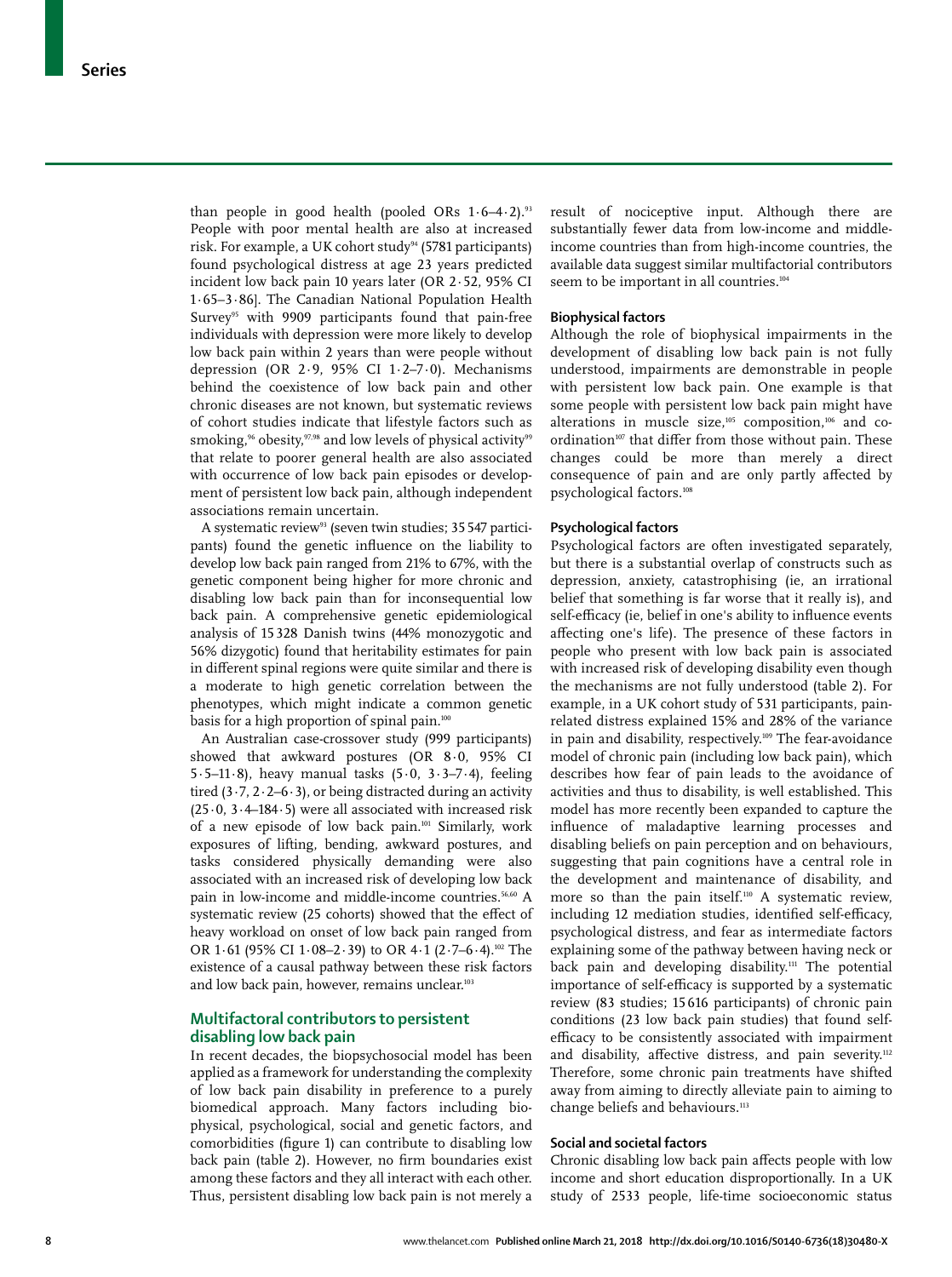predicted disability due to any pain condition in older age (independent of comorbid conditions, psychological indicators and body-mass index (BMI); OR 2·04 (95% CI 1·55–2·68).114 Cross-sectional data from the USA (National Health Interview Survey 2009–10, 5103 people) found that those with persistent low back pain were more likely to have had less than high-school education (2·27, 1·53–3·38) and had an annual household income of less than US\$20000 (2.29, 1.46-3.58).<sup>115</sup> Suggested mechanisms for the effect of low education on back pain include environmental and lifestyle exposures in lower socioeconomic groups, lower health literacy, and health care not being available or adequately targeted to people with low education.<sup>116</sup> Also, being in routine and manual occupations and having increased physical workloads is associated with disabling low back pain (table 2).

## **Central pain processing and modulation**

Nociceptive input is processed throughout the nervous system, including modulation within the spinal cord and supraspinal centres. In chronic pain, supraspinal centres can show varying levels of activation and can be recruited for activation (or not) in a dynamic fashion contingent on nociceptive drive, context, cognition, and emotion. If any of these factors change, the same nociceptive input can produce a different cerebral signature in the same patient.117 A systematic review (27 studies; 1037 participants) identified moderate evidence that patients with chronic low back pain show structural brain differences in specific cortical and subcortical areas, and altered functional connectivity in pain-related areas following painful stimulation.<sup>118</sup> The clinical implication of these findings remains to be clarified.<sup>117</sup>

### **Multivariable predictive models**

Pain intensity, psychological distress, and accompanying pain in the leg or at multiple body sites are identified as predictors across externally validated multivariable predictive models, which have been developed to identify people at particular risk of developing disabling low back pain (appendix). In a systematic review (50 studies; 33 089 participants), the average amount of variance explained in seven development samples was 43%, indicating that most of the variation between individuals is due to unknown or unmeasured factors.<sup>119</sup>

## **Limitations**

Despite advances in many aspects of understanding low back pain, including the burden, course, risk factors, and causes, some important limitations exist. Most evidence comes from high-income countries, and may or may not generalise to low-income and middleincome countries. Although many factors are associated with both the development of low back pain and the transition to persistent disabling pain, the underlying mechanisms, including the effect of co-occurring noncommunicable diseases, are poorly understood. Despite the burden of low back pain, research is often not a priority in low-income and-middle income countries, and thus the consequences of low back pain in these settings are largely unknown. The functional domains used in the GBD 2015 study do not take into account broader aspects of life, such as participation, wellbeing, social identity, carer burden, use of health-care resources, and work disability costs. In cost studies, a top-down approach is most often used and those might not capture all costs as seen from the individual point of view in specific contexts.

## **Conclusion**

Low back pain is now the number one cause of disability globally. The burden from low back pain is increasing, particularly in low-income and middle-income countries, which is straining health-care and social systems that are already overburdened. Low back pain is most prevalent and burdensome in working populations, and in older people low back pain is associated with increased activity limitation. Most cases of low back pain are short-lasting and a specific nociceptive source cannot be identified. Recurrences are, however, common and a few people end up with persistent disabling pain affected by a range of biophysical, psychological, and social factors. Costs associated with health care and work disability attributed to low back pain are enormous but vary substantially between countries, and are related to social norms, health-care approaches, and legislation. Although there are several global initiatives to address the global burden of low back pain as a public health problem, there is a need to identify cost-effective and context-specific strategies for managing low back pain to mitigate the consequences of the current and projected future burden.

#### **Contributors**

JH and MU were part of the team that developed the original proposal for the series and coordinated production of papers. JH and MH led the drafting of this paper in collaboration with the other authors. AK, QL, and MU closely revised many sections. Thereafter all authors contributed to all sections of the paper and edited it for key intellectual content. JH, MJH, AK, JK, MLF, SG, RJS, QL, GP, and MU participated in the authors' meeting, drafted different sections of the paper, and took part in discussions during the drafting process. All other authors have read and provided substantive intellectual comments to the draft and approved the final version of the paper.

#### **The** *Lancet* **Low Back Pain Series Working Group**

*Steering Committee:* Rachelle Buchbinder (Chair) Monash University, Melbourne, Australia; Jan Hartvigsen (Deputy Chair), University of Southern Denmark, Odense, Denmark; Dan Cherkin, Kaiser Permanente Washington Health Research Institute, Seattle, USA; Nadine E Foster, Keele University, Keele, UK; Chris G Maher, University of Sydney, Sydney, Australia; Martin Underwood, Warwick University, Coventry, UK; Maurits van Tulder, Vrije Universiteit, Amsterdam, Netherlands. *Members:* Johannes R Anema, VU University Medical Centre, Amsterdam, Netherlands; Roger Chou, Oregon Health and Science University, Portland, USA; Stephen P Cohen, Johns Hopkins School of Medicine, Baltimore, USA; Lucíola Menezes Costa, Universidade Cidade de Sao Paulo, Sao Paulo, Brazil; Peter Croft, Keele University, Keele, UK; Manuela Ferreira, Paulo H Ferreira, Damian Hoy, University of Sydney, Sydney, Australia; Julie M Fritz, University of Utah, Salt Lake City, USA; Stéphane Genevay, University Hospital of Geneva, Geneva, Switzerland;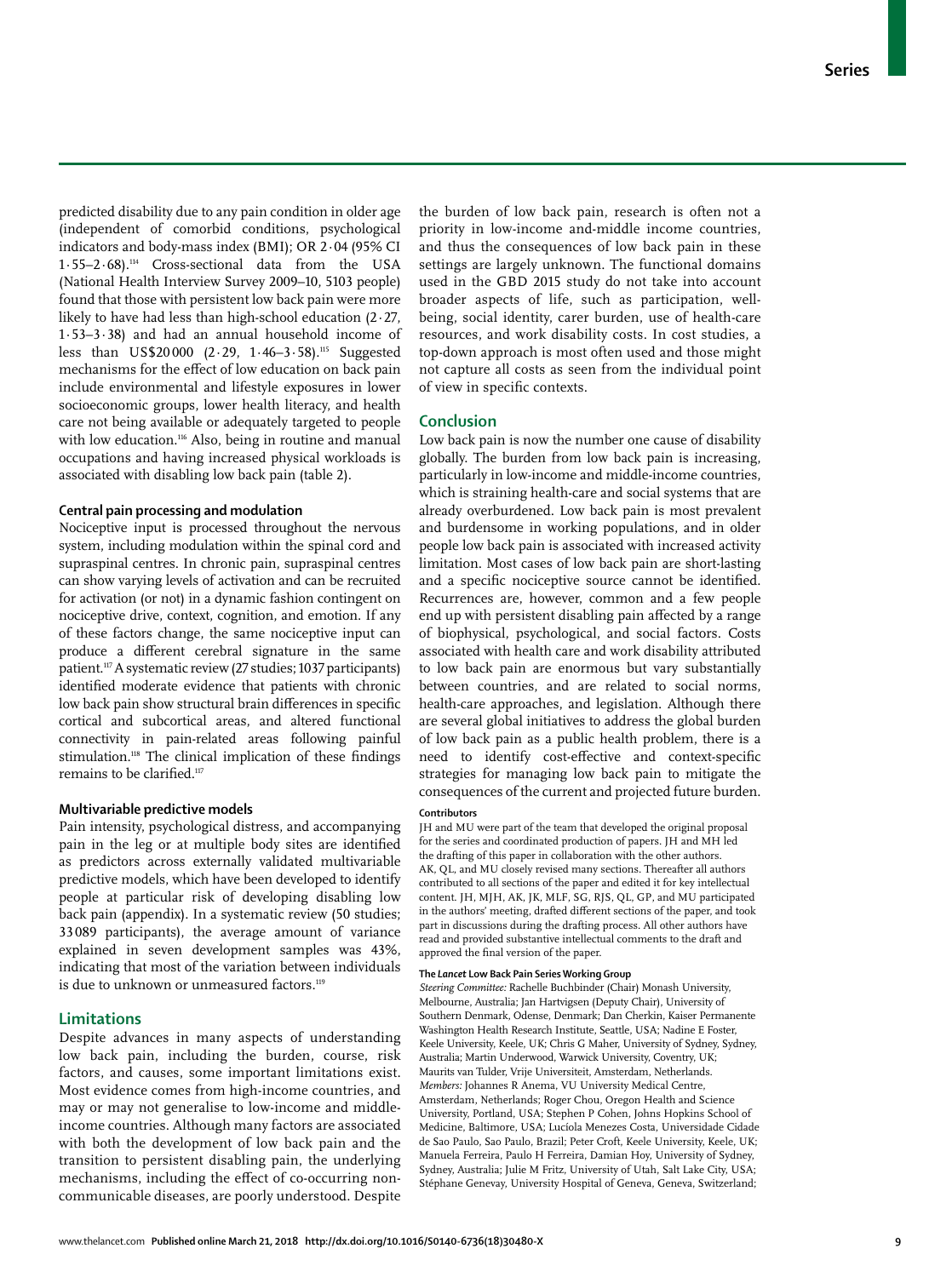Douglas P Gross, University of Alberta, Edmonton, Canada; Mark Hancock, Macquarie University, Sydney, Australia; Jaro Karppinen, University of Oulu and Oulu University Hospital, Oulu, Finland; Bart W Koes, Erasmus MC, University Medical Center Rotterdam, Rotterdam, Netherlands; Alice Kongsted, University of Southern Denmark, Odense, Denmark; Quinette Louw, Stellenbosch University, Tygerberg, South Africa; Birgitta Öberg, Linkoping University, Linkoping, Sweden; Wilco Peul, Leiden University, Leiden, Netherlands; Glenn Pransky, University of Massachusetts Medical School, Worcester, USA; Mark Schoene, The Back Letter, Lippincott Williams & Wilkins, Newburyport, USA; Joachim Sieper, Charite, Berlin, Germany; Rob Smeets, Maastricht University, Maastricht, Netherlands; Judith A Turner, University of Washington School of Medicine, Seattle, USA; Anthony Woolf, Royal Cornwall Hospital and University of Exeter Medical School, Truro, UK.

#### **Declaration of interests**

See appendix for authors' declaration of interests.

#### **References**

- 1 Hoy D, Bain C, Williams G, et al. A systematic review of the global prevalence of low back pain. *Arthritis Rheum* 2012; **64:** 2028–37.
- 2 Kamper SJ, Henschke N, Hestbaek L, Dunn KM, Williams CM. Musculoskeletal pain in children and adolescents. *Braz J Phys Ther* 2016; **16:** 10.
- 3 Hartvigsen J, Christensen K, Frederiksen H. Back pain remains a common symptom in old age. a population-based study of 4486 Danish twins aged 70–102. *Eur Spine J* 2003; **12:** 528–34.
- 4 Global Burden of Disease, Injury Incidence, Prevalence Collaborators. Global, regional, and national incidence, prevalence, and years lived with disability for 310 diseases and injuries, 1990–2015: a systematic analysis for the Global Burden of Disease Study 2015. *Lancet* 2016; **388:** 1545–602.
- 5 Hoy DG, Smith E, Cross M, et al. Reflecting on the global burden of musculoskeletal conditions: lessons learnt from the global burden of disease 2010 study and the next steps forward. *Ann Rheum Dis* 2015; **74:** 4–7.
- 6 Maniadakis N, Gray A. The economic burden of back pain in the UK. *Pain* 2000; **84:** 95–103.
- 7 Anema JR, Schellart AJ, Cassidy JD, Loisel P, Veerman TJ, van der Beek AJ. Can cross country differences in return-to-work after chronic occupational back pain be explained? An exploratory analysis on disability policies in a six country cohort study. *J Occup Rehabil* 2009; **19:** 419–26.
- 8 Deyo RA, Mirza SK, Turner JA, Martin BI. Overtreating chronic back pain: time to back off? *J Am Board Fam Med* 2009; **22:** 62–68.
- Foster NE, Anema JR, Cherkin D, et al. Prevention and treatment of low back pain: evidence, challenges, and promising directions. *Lancet* 2018; published online March 21. http://dx.doi.org/10.1016/ S0140-6736(18)30489-6.
- 10 Buchbinder R, van Tulder M, Öberg B, et al. Low back pain: a call for action. *Lancet* 2018; published online March 21. http://dx.doi. org/10.1016/S0140-6736(18)30488-4.
- 11 Dionne CE, Dunn KM, Croft PR, et al. A consensus approach toward the standardization of back pain definitions for use in prevalence studies. *Spine* 2008; **33:** 95s103.
- 12 Maher C, Underwood M, Buchbinder R. Non-specific low back pain. *Lancet* 2017; **389:** 736–47.
- 13 Hartvigsen J, Natvig B, Ferreira M. Is it all about a pain in the back? *Best Pract Res Clin Rheum* 2013; **27:** 613–23.
- 14 Hancock MJ, Maher CG, Latimer J, et al. Systematic review of tests to identify the disc, SIJ or facet joint as the source of low back pain. *Eur Spine J* 2007; **16:** 1539–50.
- 15 Maas ET, Ostelo RW, Niemisto L, et al. Radiofrequency denervation for chronic low back pain. *Cochrane Database Syst Rev*  2015**:** CD008572.
- 16 Kalichman L, Li L, Kim DH, et al. Facet joint osteoarthritis and low back pain in the community-based population. *Spine* 2008; **33:** 2560–65.
- 17 Maas ET, Juch JN, Ostelo RW, et al. Systematic review of patient history and physical examination to diagnose chronic low back pain originating from the facet joints. *Eur J Pain* 2017; **21:** 403–14.
- 18 Dudli S, Fields AJ, Samartzis D, Karppinen J, Lotz JC. Pathobiology of Modic changes. *Eur Spine J* 2016; **25:** 3723–34.
- 19 Dudli S, Liebenberg E, Magnitsky S, Miller S, Demir-Deviren S, Lotz JC. Propionibacterium acnes infected intervertebral discs cause vertebral bone marrow lesions consistent with Modic changes. *J Orthop Res* 2016; **34:** 1427–55.
- 20 Brinjikji W, Diehn FE, Jarvik JG, et al. MRI Findings of disc degeneration are more prevalent in adults with low back pain than in asymptomatic controls: a systematic review and meta-analysis. *Am J Neuroradio* 2015; **36:** 2394–99.
- Maatta JH, Karppinen J, Paananen M, et al. Refined phenotyping of Modic changes: imaging biomarkers of prolonged severe low back pain and disability. *Medicine* 2016; **95:** e3495.
- 22 Brinjikji W, Luetmer PH, Comstock B, et al. Systematic literature review of imaging features of spinal degeneration in asymptomatic populations. *Am J Neuroradiol* 2015; **36:** 811–16.
- 23 Steffens D, Hancock MJ, Maher CG, Williams C, Jensen TS, Latimer J. Does magnetic resonance imaging predict future low back pain? A systematic review. *Eur J Pain* 2014; **18:** 755–65.
- 24 Jarvik JG, Gold LS, Comstock BA, et al . Association of early imaging for back pain with clinical outcomes in older adults. *JAMA* 2015; **313:** 1143–53.
- 25 Wong JJ, Cote P, Sutton DA, et al. Clinical practice guidelines for the noninvasive management of low back pain: A systematic review by the Ontario Protocol for Traffic Injury Management (OPTIMa) Collaboration. *Eur J Pain* 2016; **21:** 201–16.
- 26 Stochkendahl MJ, Kjaer P, Hartvigsen J, et al. National clinical guidelines for non-surgical treatment of patients with recent onset low back pain or lumbar radiculopathy. *Eur Spine J* 2018; **27:** 60–75.
- 27 Bernstein IA, Malik Q, Carville S, Ward S. Low back pain and sciatica: summary of NICE guidance. *BMJ* 2017; **356:** i6748.
- 28 Qaseem A, Wilt TJ, McLean RM, Forciea MA, for the Clinical Guidelines Committee of the American College of Physicians. Noninvasive treatments for acute, subacute, and chronic low back pain: a clinical practice guideline from the American College of Physicians. *Ann Intern Med* 2017; **166:** 514–30.
- Lin CW, Verwoerd AJ, Maher CG, et al. How is radiating leg pain defined in randomized controlled trials of conservative treatments in primary care? A systematic review. *Eur J Pain* 2014; **18:** 455–64.
- 30 Verwoerd AJ, Mens J, El Barzouhi A, Peul WC, Koes BW, Verhagen AP. A diagnostic study in patients with sciatica establishing the importance of localization of worsening of pain during coughing, sneezing and straining to assess nerve root compression on MRI. *Eur Spine J* 2016; **25:** 1389–92.
- 31 Kongsted A, Kent P, Jensen TS, Albert H, Manniche C. Prognostic implications of the Quebec Task Force classification of back-related leg pain: an analysis of longitudinal routine clinical data. *BMC Musculoskelet Dis* 2013; **14:** 171.
- 32 Chiu CC, Chuang TY, Chang KH, Wu CH, Lin PW, Hsu WY. The probability of spontaneous regression of lumbar herniated disc: a systematic review. *Clin Rehabil* 2015; **29:** 184–95.
- 33 Chad DA. Lumbar spinal stenosis. *Neurol Clin* 2007; **25:** 407–18.
- 34 Tomkins-Lane C, Melloh M, Lurie J, et al. Consensus on the clinical diagnosis of lumbar spinal stenosis: results of an international Delphi study. *Spine* 2016; **41:** 1239–46.
- 35 Schousboe JT. Epidemiology of vertebral fractures. *J Clin Densitom* 2016; **19:** 8–22.
- Downie A, Williams CM, Henschke N, et al. Red flags to screen for malignancy and fracture in patients with low back pain: systematic review. *BMJ* 2013; **347:** f7095.
- 37 Henschke N, Maher CG, Refshauge KM, et al. Prevalence of and screening for serious spinal pathology in patients presenting to primary care settings with acute low back pain. *Arthritis Rheum* 2009; **60:** 3072–80.
- 38 Stolwijk C, van Onna M, Boonen A, van Tubergen A. The global prevalence of spondyloarthritis: A systematic review and meta-regression analysis. *Arthritis Care Res* 2015; **68:** 1320–31.
- 39 Rudwaleit M, van der Heijde D, Landewe R, et al. The development of Assessment of SpondyloArthritis international Society classification criteria for axial spondyloarthritis (part II): validation and final selection. *Ann Rheum Dis* 2009; **68:** 777–83.
- Sieper J, van der Heijde D. Review: Nonradiographic axial
- spondyloarthritis: new definition of an old disease? *Arthritis Rheum* 2013; **65:** 543–51.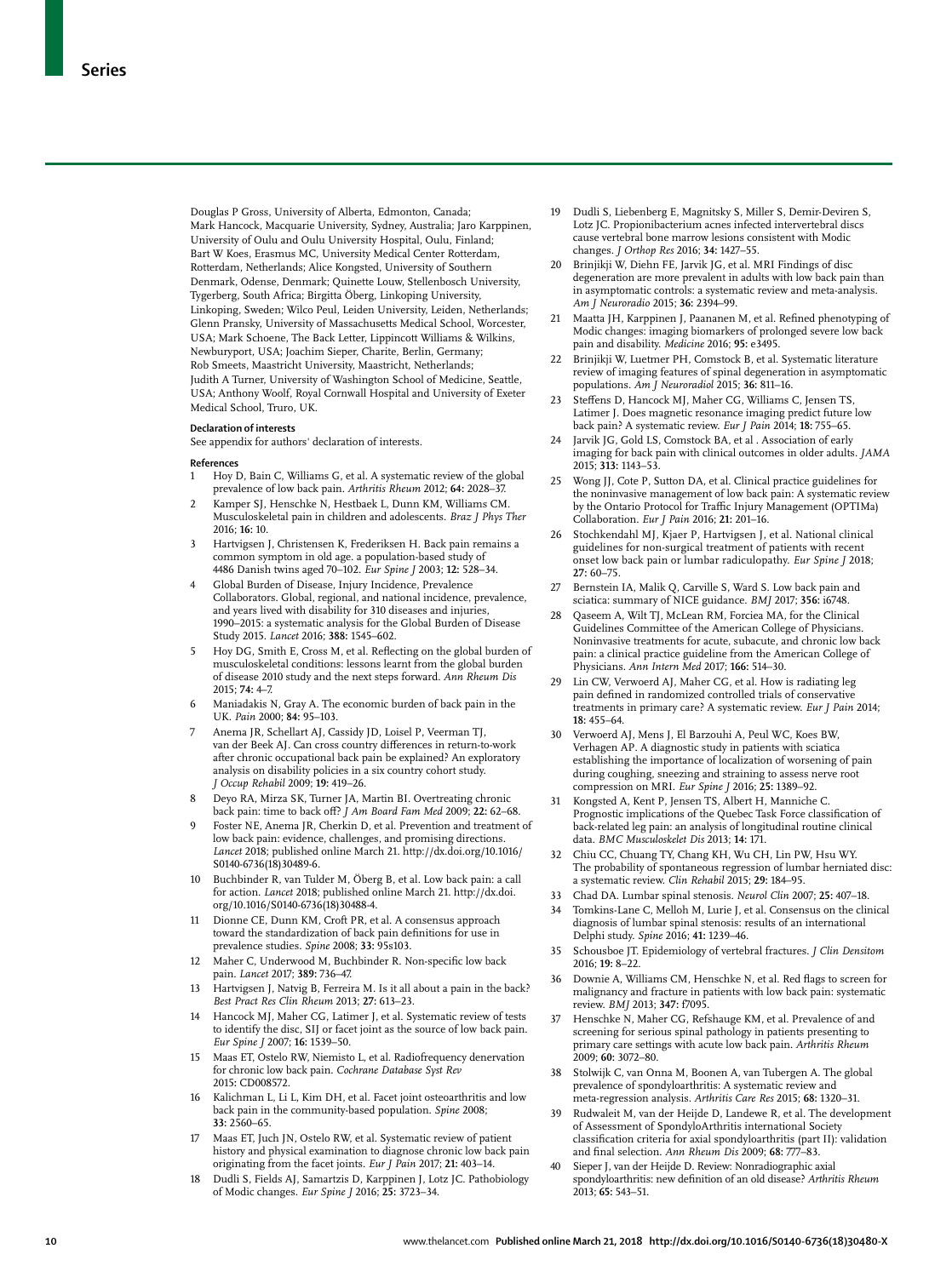- 41 Arnbak B, Hendricks O, Horslev-Petersen K, et al. The discriminative value of inflammatory back pain in patients with persistent low back pain. *Scand J Rheumatol* 2016; **45:** 321–28.
- Poddubnyy D, van Tubergen A, Landewe R, Sieper J, van der Heijde D. Defining an optimal referral strategy for patients with a suspicion of axial spondyloarthritis: what is really important? *Ann Rheum Dis* 2015; **74:** e69.
- 43 van Hoeven L, Luime J, Han H, Vergouwe Y, Weel A. Identifying axial spondyloarthritis in Dutch primary care patients, ages 20–45 years, with chronic low back pain. *Arthritis Care Res* 2014; **66:** 446–53.
- Lewandrowski K, Anderson M, McLain R. Tumors of the Spine. In: Herkowitz H, Garfin S, Eismont F, Bell G, Balderston R, eds. Rothman-Simeone the spine. Philadelphia, PA: Elsevier Sounders; 2011: 1480–512.
- Schoenfeld AJ, Wahlquist TC. Mortality, complication risk, and total charges after the treatment of epidural abscess. S*pine J* 2015; **15:** 249–55.
- 46 Fantoni M, Trecarichi EM, Rossi B, Mazzotta V, Di Giacomo G, Nasto LA, Di Meco E, Pola E. Epidemiological and clinical features of pyogenic spondylodiscitis. *Eur Rev Med Pharmacol Sci* 2012; **16:** 2–7.
- 47 Akiyama T, Chikuda H, Yasunaga H, Horiguchi H, Fushimi K, Saita K. Incidence and risk factors for mortality of vertebral osteomyelitis: a retrospective analysis using the Japanese diagnosis procedure combination database. *BMJ Open* 2013; **3:** e002412.
- 48 Trecarichi EM, Di Meco E, Mazzotta V, Fantoni M. Tuberculous spondylodiscitis: epidemiology, clinical features, treatment, and outcome. *Eur Rev Med Pharmacol Sci* 2012; **16:** 58–72.
- Kehrer M, Pedersen C, Jensen TG, Lassen AT. Increasing incidence of pyogenic spondylodiscitis: a 14-year population-based study. *J Infect* 2014; **68:** 313–20.
- 50 Lavy C, James A, Wilson-MacDonald J, Fairbank J. Cauda equina syndrome. *BMJ* 2009; **338:** b936.
- 51 Abrahm JL. Assessment and treatment of patients with malignant spinal cord compression. *J Support Oncol* 2004; **2:** 88–91.
- 52 Galukande M, Muwazi S, Mugisa DB. Aetiology of low back pain in Mulago Hospital, Uganda. *Afr Health Sci* 2005; **5:** 164–67.
- 53 Underwood M, Buchbinder R. Red flags for back pain. *BMJ* 2013; **347:** f7432.
- American Academy of Family Physicians. Imaging for Low Back Pain 2017. http://www.aafp.org/patient-care/clinicalrecommendations/all/cw-back-pain.html (accessed Nov 1, 2017).
- 55 Calvo-Munoz I, Gomez-Conesa A, Sanchez-Meca J. Prevalence of low back pain in children and adolescents: a meta-analysis. *BMC Pediatrics* 2013; **13:** 14.
- 56 Louw QA, Morris LD, Grimmer-Somers K. The prevalence of low back pain in Africa: a systematic review. *BMC Musculoskelet Disord* 2007; **8:** 105.
- 57 Lemeunier N, Leboeuf-Yde C, Gagey O. The natural course of low back pain: a systematic critical literature review. *Chiropract Man Ther* 2012; **20:** 33.
- Hoy D, March L, Brooks P, et al . The global burden of low back pain: estimates from the Global Burden of Disease 2010 study. *Ann Rheum Dis* 2014; **73:** 968–74.
- 59 Jackson T, Thomas S, Stabile V, Shotwell M, Han X, McQueen K. A Systematic review and meta-analysis of the global burden of chronic pain without clear etiology in low- and middle-income countries: trends in heterogeneous data and a proposal for new assessment methods. *Anesth Analg* 2016; **123:** 739–48.
- Garcia JB, Hernandez-Castro JJ, Nunez RG, et al. Prevalence of low back pain in Latin America: a systematic literature review. *Pain Phys* 2014; **17:** 379–91.
- 61 Global Burden of Disease 2015 DALYs and HALE Collaborators. Global, regional, and national disability-adjusted life-years (DALYs) for 315 diseases and injuries and healthy life expectancy (HALE), 1990–2015: a systematic analysis for the Global Burden of Disease Study 2015. *Lancet* 2016; **388:** 1603–58.
- Global Burden of Disease 2015 DALYs and HALE Collaborators. Global, regional, and national disability-adjusted life years (DALYs) for 306 diseases and injuries and healthy life expectancy (HALE) for 188 countries, 1990-2013: quantifying the epidemiological transition. *Lancet* 2015; **386:** 2145–91.
- 63 Chou R, Shekelle P. Will this patient develop persistent disabling low back pain? *JAMA* 2010; **303:** 1295–302.
- 64 Hendrick P, Milosavljevic S, Hale L, et al. The relationship between physical activity and low back pain outcomes: a systematic review of observational studies. *Eur Spine J* 2011; **20:** 464–74.
- 65 Pinheiro MB, Ferreira ML, Refshauge K, et al. Symptoms of depression as a prognostic factor for low back pain: a systematic review. *Spine J* 2016; **16:** 105–16.
- 66 Wertli MM, Eugster R, Held U, Steurer J, Kofmehl R, Weiser S. Catastrophizing-a prognostic factor for outcome in patients with low back pain: a systematic review. S*pine J* 2014; **14:** 2639–57.
- 67 Wertli MM, Rasmussen-Barr E, Weiser S, Bachmann LM, Brunner F. The role of fear avoidance beliefs as a prognostic factor for outcome in patients with nonspecific low back pain: a systematic review. S*pine J* 2014; **14:** 816–36.
- 68 Hoy D, March L, Brooks P, Woolf A, Blyth F, Vos T, Buchbinder R. Measuring the global burden of low back pain. *Best Pract Res Clin Rheum* 2010; **24:** 155–65.
- 69 Lucchini RG, London L. Global occupational health: current challenges and the need for urgent action. *Ann Glob Health* 2014; **80:** 251–56.
- 70 Jelsma J, Mielke J, Powell G, De Weerdt W, De Cock P. Disability in an urban black community in Zimbabwe. *Disabil Rehabil* 2002; **24:** 851–59.
- 71 Fabunmi AA, Aba SO, Odunaiya NA. Prevalence of low back pain among peasant farmers in a rural community in South West Nigeria. *Afr J Med Med Sci* 2005; **34:** 259–62.
- 72 Bevan S, Quadrello T, McGee R, Mahdon M, Vavrovsky A, Barham L. Fit For work? Musculoskeletal disorders in the European workforce: fit For work Europe: The Work Foundation, 2009.
- Ihlebaek C, Hansson TH, Laerum E, et al. Prevalence of low back pain and sickness absence: a "borderline" study in Norway and Sweden. *Scand J Public Health* 2006; **34:** 555–58.
- 74 US Bone & Joint Initiative. The Burden of Musculoskeletal Diseases in the United States, 2014. http://www.boneandjointburden.org/ about/rights (accessed Nov, 2017).
- 75 Volinn E, Nishikitani M, Volinn W, Nakamura Y, Yano E. Back pain claim rates in Japan and the United States: framing the puzzle. *Spine* 2005; **30:** 697–704.
- 76 Hondras M, Hartvigsen J, Myburgh C, Johannessen H. Everyday burden of musculoskeletal conditions among villagers in rural Botswana: a focused ethnography. *J Rehabil Med* 2016; **48:** 449–55.
- Froud R, Patterson S, Eldridge S, et al. A systematic review and meta-synthesis of the impact of low back pain on people's lives. *BMC Musculoskelet Disord* 2014; **15:** 50.
- MacNeela P, Doyle C, O'Gorman D, Ruane N, McGuire BE. Experiences of chronic low back pain: a meta-ethnography of qualitative research. *Health Psychol Rev* 2015; **9:** 63–82.
- Schofield D, Kelly S, Shrestha R, Callander E, Passey M, Percival R. The impact of back problems on retirement wealth. *Pain* 2012; **153:** 203–10.
- 80 Hashemi L, Webster BS, Clancy EA. Trends in disability duration and cost of workers' compensation low back pain claims (1988–1996). *J Occup Environ Med* 1998; **40:** 1110–19.
- 81 Lambeek LC, van Tulder MW, Swinkels IC, Koppes LL, Anema JR, van Mechelen W. The trend in total cost of back pain in The Netherlands in the period 2002 to 2007. *Spine* 2011; **36:** 1050–58.
- 82 Hansson TH, Hansson EK. The effects of common medical interventions on pain, back function, and work resumption in patients with chronic low back pain: a prospective 2-year cohort study in six countries. *Spine* 2000; **25:** 3055–64.
- Jordan KP, Kadam UT, Hayward R, Porcheret M, Young C, Croft P. Annual consultation prevalence of regional musculoskeletal problems in primary care: an observational study. *BMC Musculoskelet Disord* 2010; **11:** 144.
- 84 Mash B, Fairall L, Adejayan O, et al. A morbidity survey of South African primary care. *PLoS One* 2012; **7:** e32358.
- 85 Wolsko P, Ware L, Kutner J, et al. Alternative/complementary medicine: wider usage than generally appreciated. *J Altern Complement Med* 2000; **6:** 321–26.
- 86 Wolsko PM, Eisenberg DM, Davis RB, Kessler R, Phillips RS. Patterns and perceptions of care for treatment of back and neck pain: results of a national survey. *Spine* 2003; **28:** 292–97.
- 87 Dunn KM, Hestbaek L, Cassidy JD. Low back pain across the life course. *Best Pract Res Clin Rheum* 2013; **27:** 591–600.